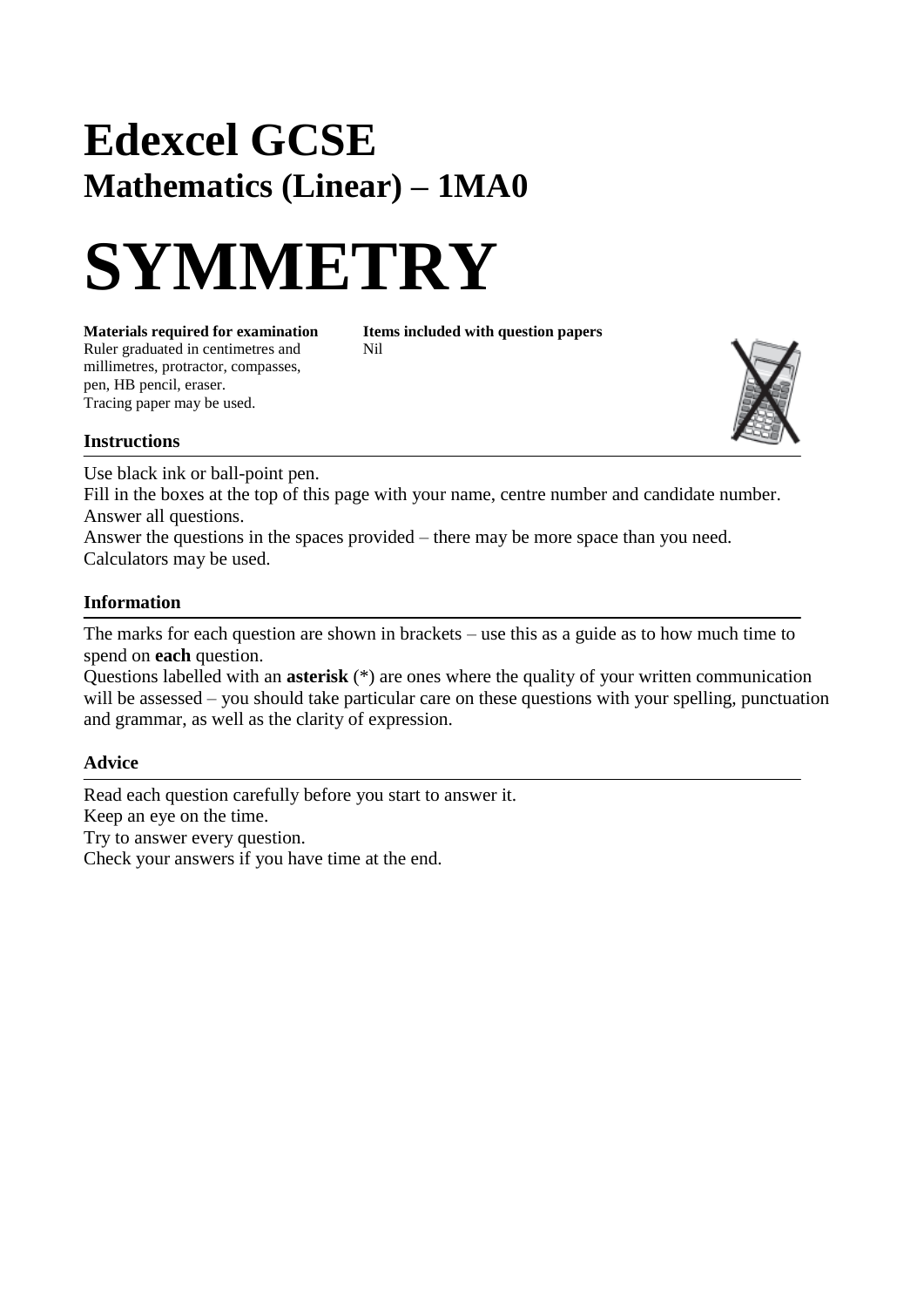**1.** (a) On the shape, draw all the lines of symmetry.



**(2)**

The shape below has rotational symmetry.

(b) Write down the order of rotational symmetry.



.....................................

**(1)**

**(Total 3 marks)**

**2.** Here is a rectangle.



(a) Draw all the lines of symmetry of this rectangle.

Here is a regular pentagon.



(a) Write down the order of rotational symmetry of this regular pentagon.

..................................... **(1)**

**(2)**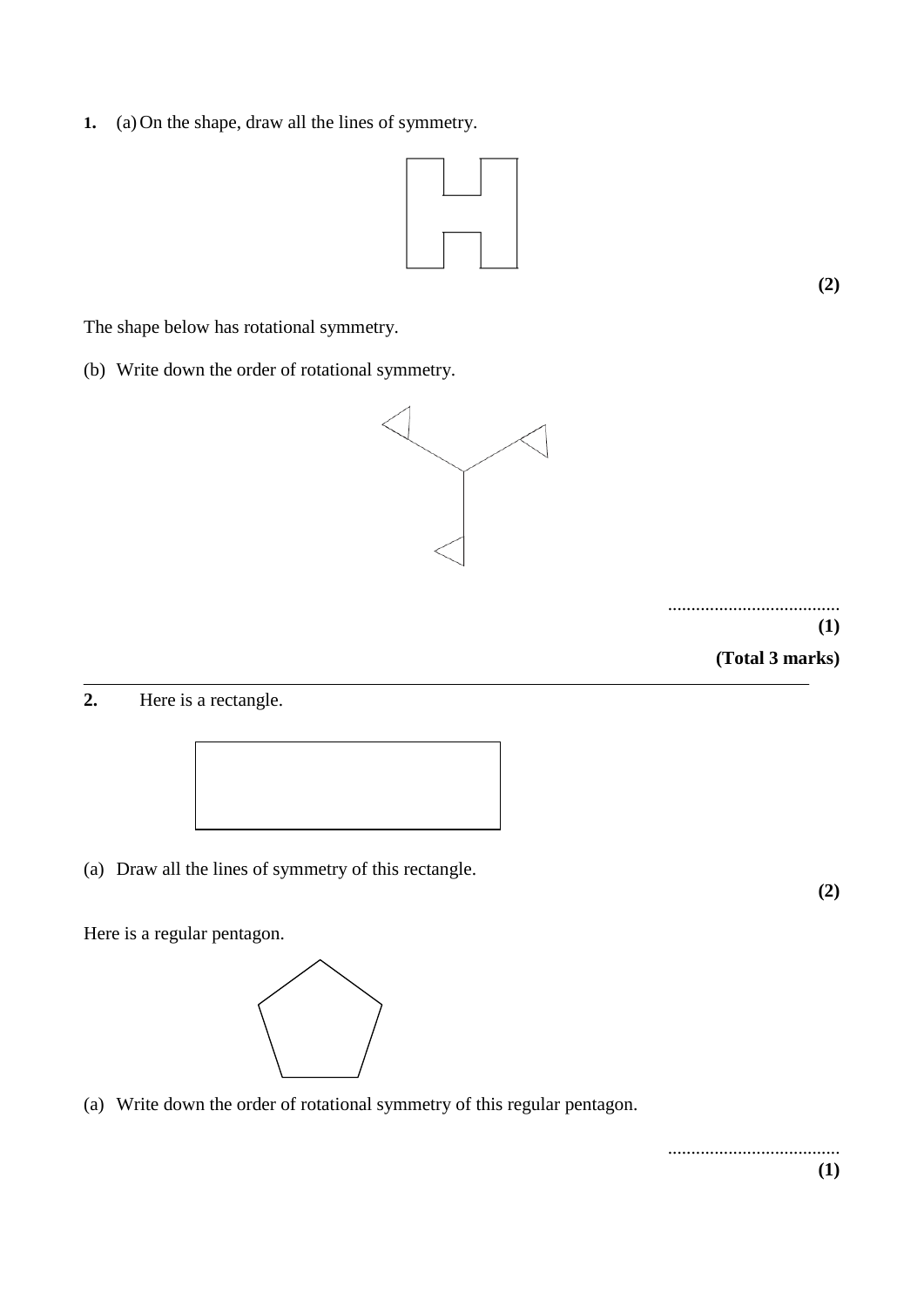Here is a shape.



(b) Write down the order of rotational symmetry of this shape.

..................................... **(1) (Total 4 marks)**

**3.** (a) Shade **one** more square to make a pattern with 1 line of symmetry.



**(1)**

(b) Shade **one** more square to make a pattern with rotational symmetry of order 2

**(1)**

**(Total 2 marks)**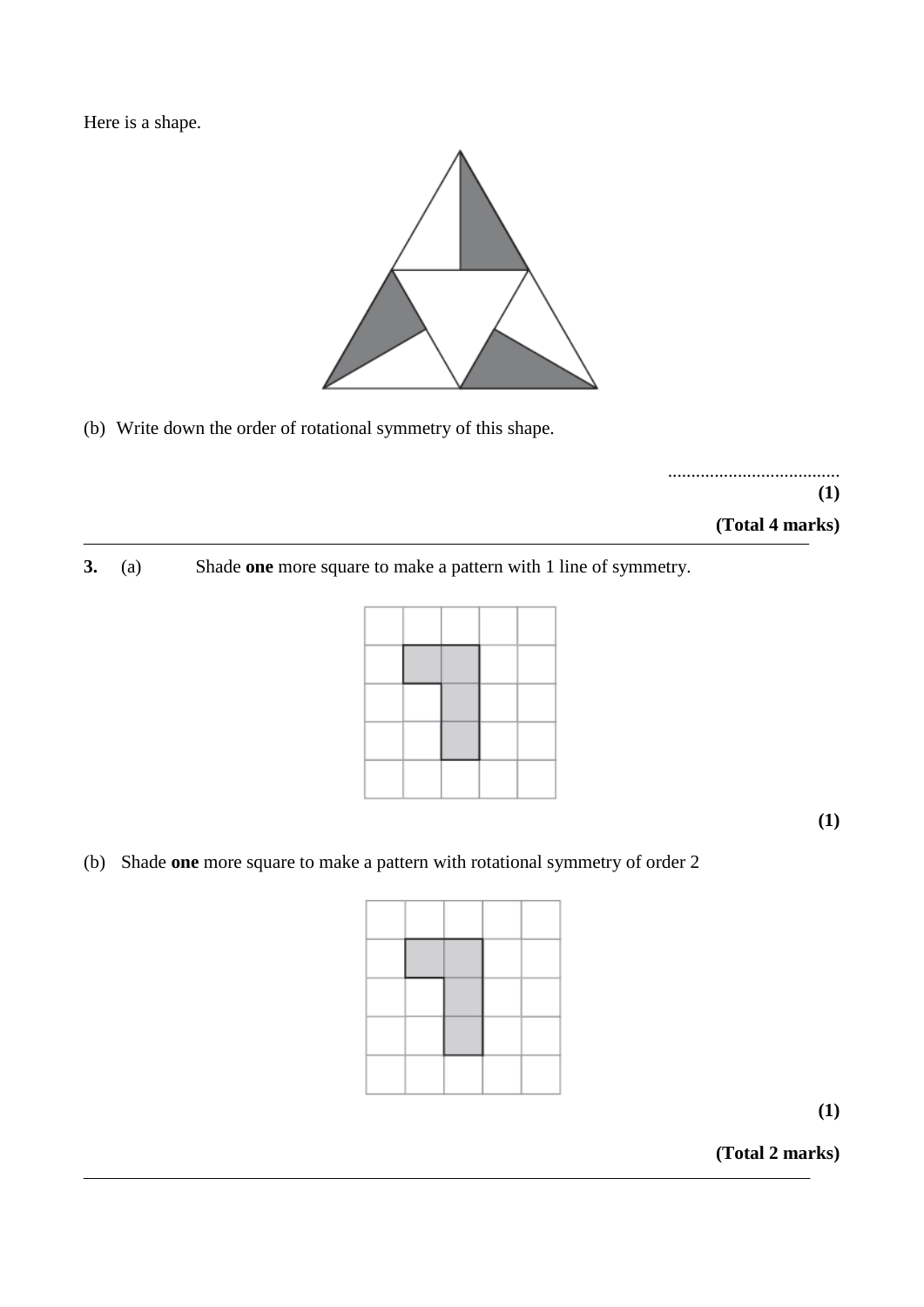**4.** Here are five shapes.



**Two** of these shapes have only **one** line of symmetry.

(a) Write down the letter of each of these **two** shapes.

**Two** of these shapes have rotational symmetry of order 2

(b) Write down the letter of each of these **two** shapes.

| (2)             |  |
|-----------------|--|
| (Total 4 marks) |  |

**5.** (a) This shape has rotational symmetry.



Mark with a cross  $(x)$  the centre of rotation.

**(1)**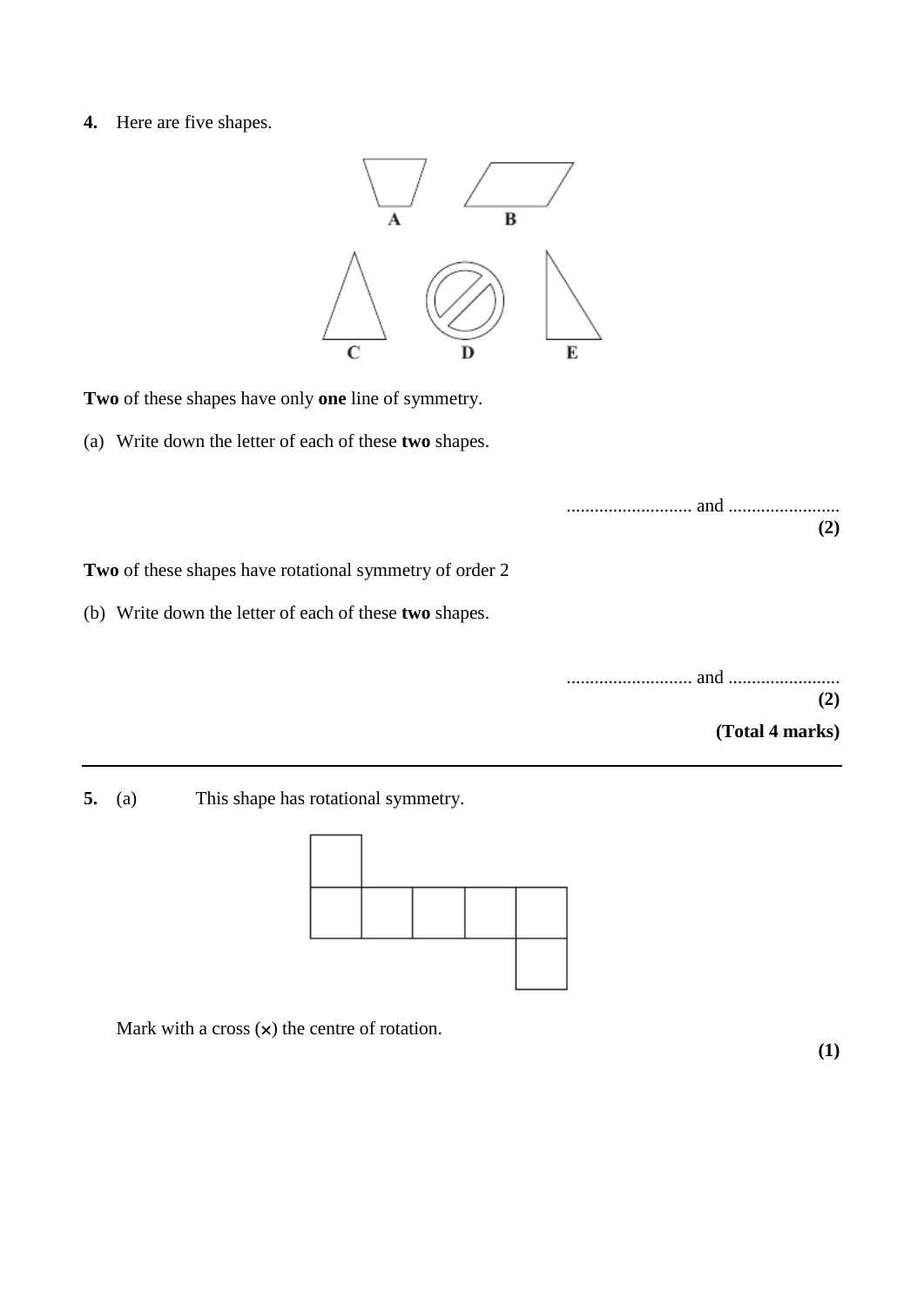

 $\_$  , and the set of the set of the set of the set of the set of the set of the set of the set of the set of the set of the set of the set of the set of the set of the set of the set of the set of the set of the set of th

Complete this shape so that it has rotational symmetry of order 4

**(1)**

**(Total 2 marks)**

**6.** (a) Shade **two** more triangles to make a pattern with 1 line of symmetry.



**(1)**

(b) Shade **two** more triangles to make a pattern with rotational symmetry of order 3



**(1)**

**(Total 2 marks)**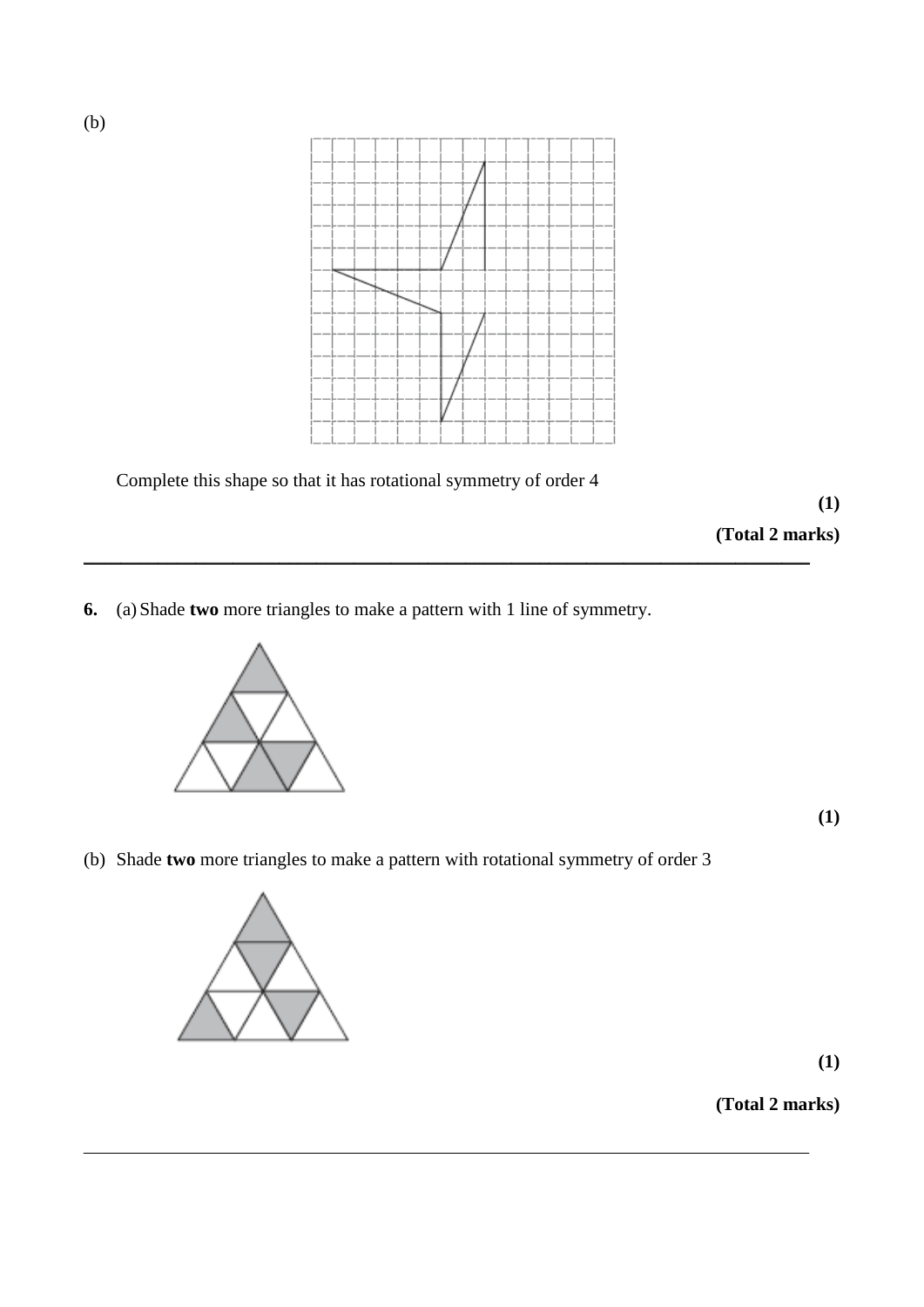**7.** Here is a square.



(a) On the square, draw all the lines of symmetry.

Here is a rectangle.



(b) Write down the order of rotational symmetry of the rectangle.



..............................................................

#### **(Total 3marks)**

**8.** Here is a parallelogram.



**\_\_\_\_\_\_\_\_\_\_\_\_\_\_\_\_\_\_\_\_\_\_\_\_\_\_\_\_\_\_\_\_\_\_\_\_\_\_\_\_\_\_\_\_\_\_\_\_\_\_\_\_\_\_\_\_\_\_\_\_\_\_\_\_\_\_\_\_\_\_\_\_\_\_\_\_\_\_**

(a) Write down the order of rotational symmetry of the parallelogram.

**(1)**

Here is a rectangle.



(b) On the rectangle, draw all the lines of symmetry.

**(1) (Total 2 marks)**

**(2)**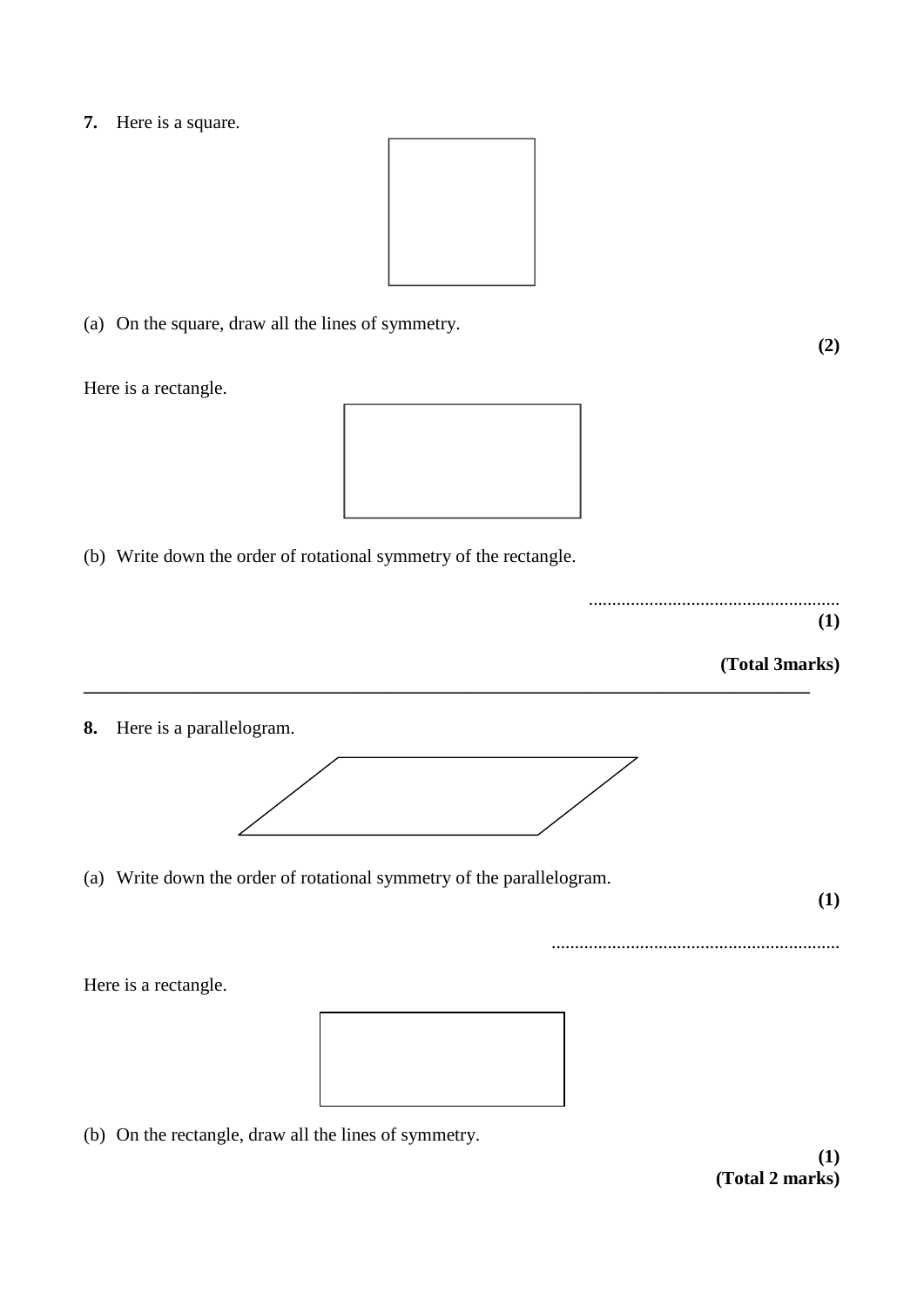**9.** Here are four road signs.



**Two** of these road signs have one line of symmetry.

(a) Write down the letters of each of these **two** road signs.

|           |                                                            | and<br>(2)      |
|-----------|------------------------------------------------------------|-----------------|
|           | Only one of these four road signs has rotational symmetry. |                 |
| $(b)$ (i) | Write down the letter of this road sign.                   |                 |
| (i)       | Write down its order of rotational symmetry.               | (2)             |
|           |                                                            | (Total 4 marks) |





(a) Draw all the lines of symmetry on this shape.

**(2)**